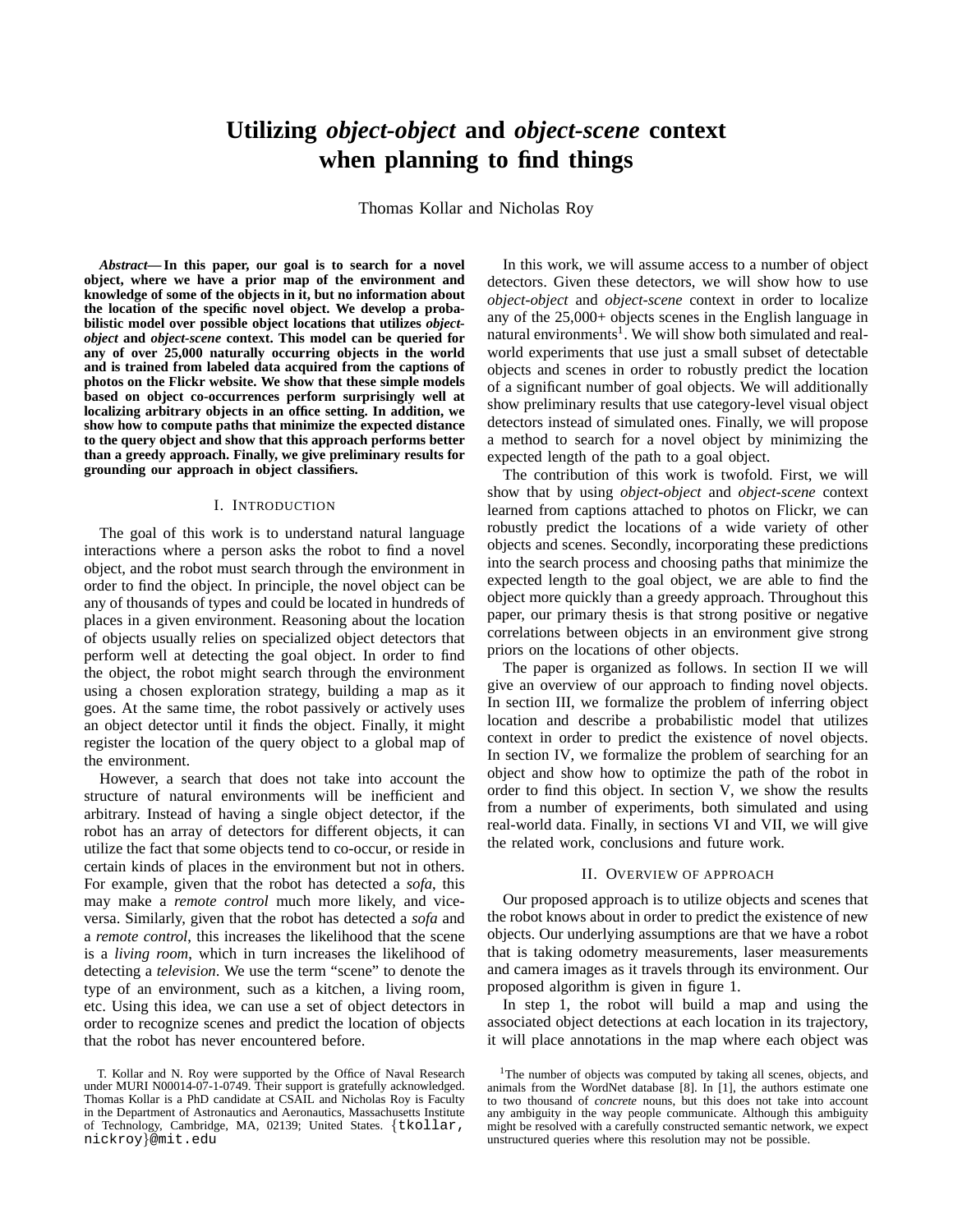

(a) Step 1: Build a map (b) Step 2: Recognize ob-(c) Step 3: Medial-axis (d) Step 4: Likelihood map (e) Step 5: Plan a path jects transform

Fig. 1. This figure illustrates the proposed algorithm. In step 1 and step 2 a map is built of the environment and objects are registered in it (alternatively, a person labels the of the objects). In step 3 the map is skeletonized using the medial-axis transform. In step 4, for each gridcell in this skeletonized map, the likelihood of finding the query object is computed. Finally, in step 5, the likelihood map is used along with a start location in order to plan a path to the goal object. In this map, the labeled objects include: *stairs, desk, kayaks, door, printer, couch, bike, whiteboard, fish, computer, secretary, workarea, trashcan, coffeemug, stapler, pencil, book, wine, keyboard, helicopter, chair, drill, espresso, coffeemaker, sink, trash, microwave, tv, paper, towel, cellphone, robot, copier, plant, remotecontrol, refrigerator, soap, solder*.

observed (step 2). Given a query object, in step 3 the robot will compute a skeleton of the map using the medial-axis transform to reduce the size of the inference and planning problems. In step 4, the likelihood of finding the object at each location in the skeletonized map is computed using the labeled locations of the known objects. Finally, in step 5, given a starting location, a breadth-first search can be performed in order to search for the best path to the query object.

Due to space limitations, we leave out the details of steps 1-3. An interested reader should refer to [12] and [16]. In the next section we will formalize how to compute the likelihood map (step 4) and in section IV we will describe our pathplanning objective and breadth-first search algorithm (step 5).

## III. INFERRING OBJECT LOCATIONS

In order to compute the object likelihood function over the map (i.e., the likelihood map), we propose to use the *object-object* and *object-scene* relationships inherent in the environment. For a location on the map skeleton, we want to compute the probability that a novel query object is visible given our object detections. Formally, given a location l on the map skeleton, we can compute a distribution over the existence  $o_{s,l}$  of the novel object s at location l given the detections of objects  $c_{i,l}$ , that is,

$$
p(o_{s,j}|c_{1,1},\ldots c_{M,1},\ldots c_{1,N}\ldots c_{M,N}),\tag{1}
$$

where  $i$  indexes the  $M$  detectable objects and  $l$  indexes the N locations on the skeleton.

#### *A. Inferring object locations*

In this section we will describe how to compute equation 1, which corresponds to step four in figure 1. For the purposes of this work, we make the simplifying assumption that other locations  $l'$  have no effect on whether object  $o_s$  is visible from the current location. By making this simplifying assumption, we have the following distribution, which we call the *Markov Random Field* (MRF) model:

$$
p(o_{s,l}|c_{1,l}\ldots c_{n,l}) = \sum_i p(o_{s,l}, o_{1,l}, \ldots, o_{m,l}|c_{1,l}\ldots c_{n,l}) \tag{2}
$$

In order to define the distribution in the sum, we want to take into account noisy measurements and contextual relationships. Thus, we have:

$$
p(o_{s,l}, o_{1,l}, \dots, o_{m,l}|c_{1,l} \dots c_{n,l}) = \frac{1}{Z} \prod_{i,j} \psi(o_{i,l}, o_{j,l}) \prod_i \phi(o_{i,l}, c_{i,l})
$$
\n(3)

The local MRF can be seen graphically in figure 2. In the first term  $\psi$ , we have the likelihood of two objects co-occurring while in the second term  $\phi$ , we have the likelihood of an object detector being correct. Note that there are two types of "objects": those that we can observe directly and those which are latent, e.g., scene variables. In the case of all our experiments, some subset of these variables will be observed based on the categories that we are able to obtain. However, there are nevertheless latent variables that are not observed, but which have an effect on the solution.

We have also explored a simpler model that does not take into account the fact that classifiers are noisy. Here, we assume that the classifiers are always correct, and we can therefore take them as observations of the objects themselves, in which case, equation 1 becomes:

$$
p(o_{s,l}|c_{1,l}\dots c_{n,l}) = p(o_{s,l}|o_{1,l}\dots o_{n,l})
$$
 (4)

$$
=\frac{1}{Z}\prod_{j}\psi(o_{s,l},o_{j,l}),\qquad(5)
$$

which is a *Naive-Bayes* model. While the compatibility matrices currently only utilize two objects, in the future we plan to use models of higher order.

In the experiments presented in section V, loopy belief propagation was used in order to perform the inference. Thus, the next challenge is to determine the compatibility matrices  $\psi(o_{i,l}, o_{s,l})$  for objects  $o_{1,l}, \ldots, o_{n,l}$  and the query  $o_{i,l}$ .

## *B. Learning the compatibility matrices*

In order to learn the functions  $\psi$  and  $\phi$ , we use cooccurrence statistics  $n_{i,j}$ , that is, the count for how often object  $o_i$  occurs with object  $o_j$ . Assuming that we have these statistics, we learn these functions as: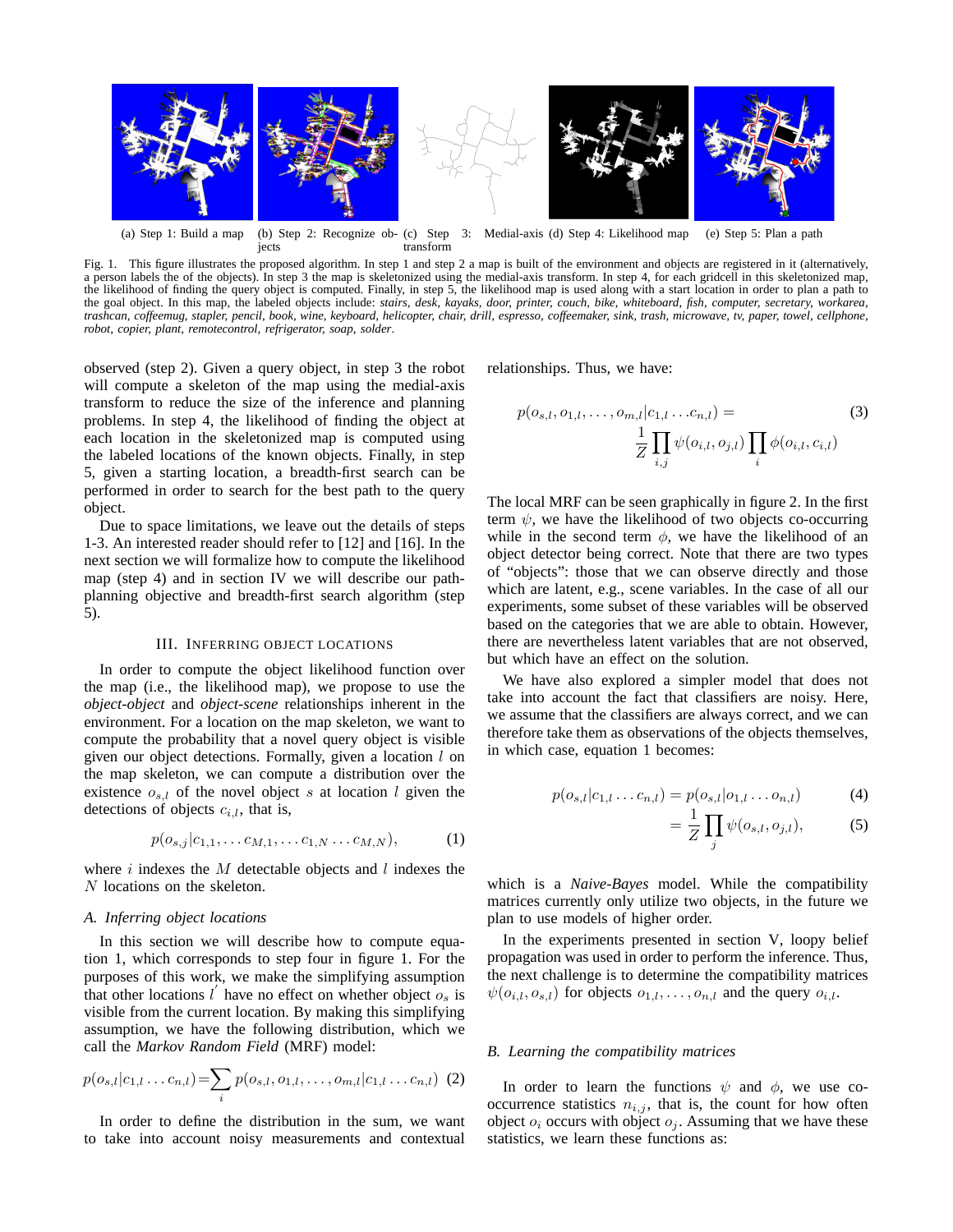

Fig. 2. The two models we have used in our experiments.

$$
\psi(o_s = T, o_i = T) = \frac{n_{s,i}}{\sum_j n_{s,j}}\tag{6}
$$

$$
\psi(o_s = F, o_i = T) = \frac{\sum_{m \neq s} n_{n,i}}{\sum_{m \neq s} n_m} \tag{7}
$$

$$
\psi(o_s = T, o_i = F) = 1 - p(o_s = T, o_i = T)
$$
\n(8)

$$
\psi(o_s = F, o_i = F) = 1 - p(o_s = F, o_i = T)
$$
\n(9)

In the first term we have in the numerator the frequency for how often object  $s$  and object  $i$  co-occurred together and in the denominator is the sum of the counts in category s. In the second term the numerator has the sum over all the times that object  $o_i$  has been seen in any other category divided by the sum of the elements in all the other categories.

#### *C. Large co-occurrence databases*

In order to determine the co-occurrence counts  $n_{ij}$ , we require a large database of information about which objects tend to be spatially co-located, and which objects tend to occur in which scenes. The specific database we use is Flickr, which has image data as well as tags that have been given to the images by millions of users. Our insight in using a photo database is that the captions generally describe objects in the image, and objects in the same image are in the same location. While there is some amount of bias in the dataset (or irrelevant tags), the words that people use to describe their images often actually do correspond to the object classes present in the image (e.g. *computer, desk, keyboard... etc.*). We can see the co-occurrence counts in figure 3 for the *desk* and the *mac* classes. On the vertical axis are the top 20 object classes that co-occur with the base category and on the horizontal axis are the frequency with which they co-occur. Near the top of the list for *desk* are *computer, keyboard, mouse, printer, lamp*, all things that humans would expect to find with a *desk*. In addition, we are not limited to a strict vocabulary. This can be seen by looking at *mac* in figure 3(b). *Mac* refers to a Macintosh computer, and as expected we find that it co-occurs with desks, computers, chairs, printers, etc.

Instead of hard-coding the set of objects that we can query, we perform a dense sampling of images over all the locations that exist in the English language (e.g. hallway, office... etc.). In other words, we use all of the *objects*, *scenes* and *animals* defined in the WordNet database and search for images on the Flickr photosharing site. For the top 1000 hits, we download these images and use the associated tags to derive co-occurrence counts from these images.

# IV. PLANNING TO FIND OBJECTS

We want to be able to compute a path through the environment that minimizes the expected travel distance to the object (step 5 of figure 1). Here we again leverage the medial-axis transform in order to reduce the search space. Using breadth-first search, we expand locations on the medial axis to the immediate connected neighbors (of which there are at most 4). The goal is to find an object as soon as possible, which means that we want to minimize the expected length of the path to the object  $E[L_p]$ . The expectation is taken with respect to the distribution over objects,

$$
\underset{p \in \text{paths}}{\text{argmin}} E[L_p] = \n\tag{10}
$$
\n
$$
\sum_{l=1}^{M} p(o_{s,l} = T, o_{s,l-1} = F \dots o_{s,1} = F|c_{1,1} \dots c_{M,N}) \times l.
$$

Here,  $p(o_{s,l} = T, o_{s,l-1} = F \dots o_{s,1}$  $F|c_{1,1} \dots c_{M,1} \dots c_{M,N}$  is the likelihood of finding object  $s$  along the path up to the current location given the likelihood of finding object (or not) along the way and the classifications derived from the map.

Given a start location in the map, we retract the start location onto the medial axis and perform a breadth-first search from there. Thus, at each node, we will expand the node as follows, recursively computing the expected length of the path:

$$
E[L_n] = E[L_{n-1}] + \left[ \prod_{l=1}^{n-1} p(o_{s,l} = F | c_{1,l} \dots c_{M,l}) \right] \quad (11)
$$

$$
\times p(o_{s,n} = T | c_{1,l} \dots c_{M,l}) \times n
$$

It is straightforward to keep track of the expected length of the path as well as the probability that the robot did not see the object at any previous location on the path. In addition, we can compute the likelihood of having found the object after *n* timesteps as:

$$
p(o_{s,n} = T \text{ or } o_{s,n-1} = T \dots \text{ or } o_{s,1} = T)
$$
 (12)

$$
= \sum_{l=1} p(o_{s,l} = T, o_{s,l-1} = F \dots o_{s,1} = F|c_{1,1} \dots c_{M,N})
$$

We perform a breadth-first search out to a specified horizon. We then determine which paths have a likelihood of finding the object greater than threshold  $t$  (equation 12), and we sort these paths by their expected length (equation 11),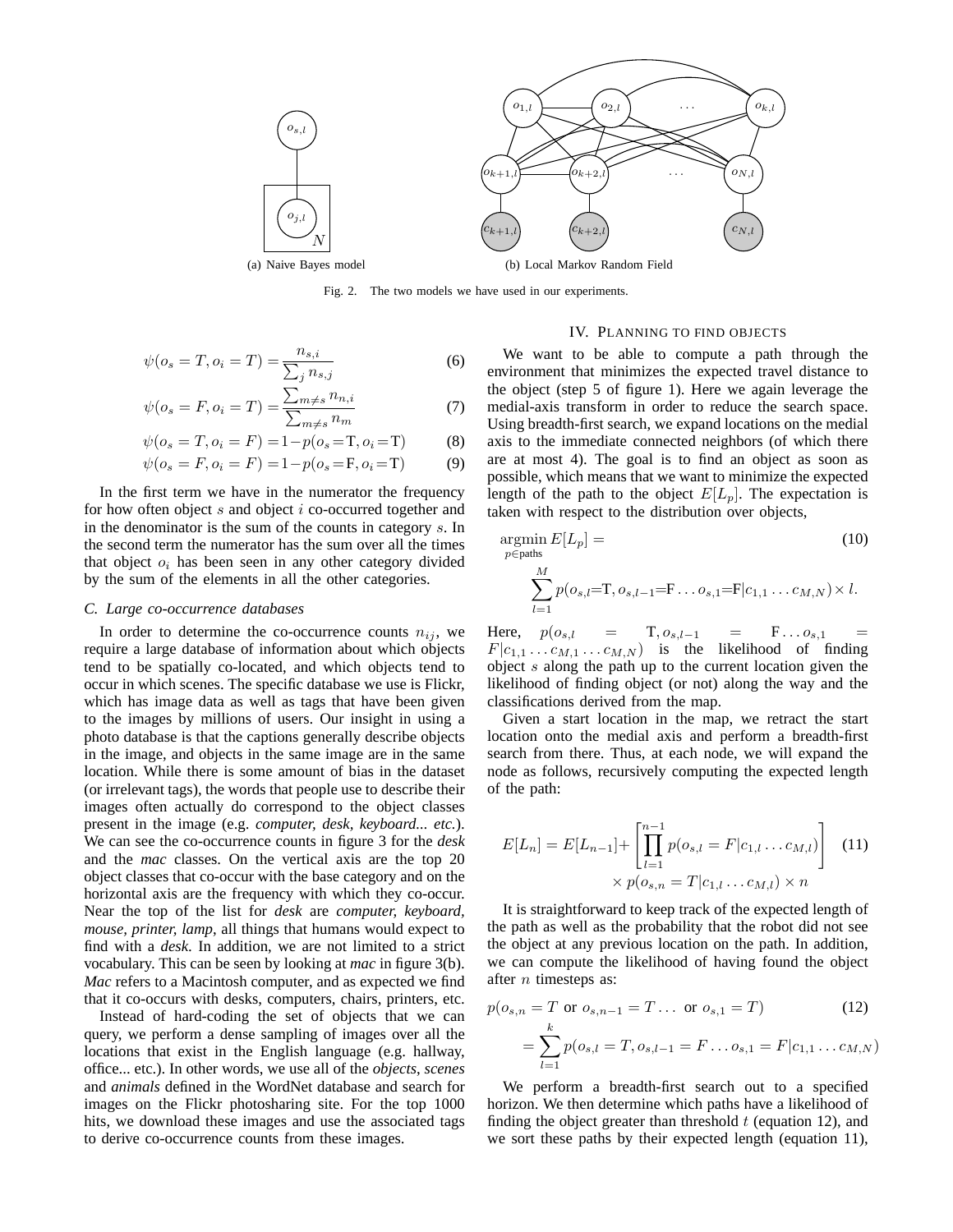

Fig. 3. We can see on the *x*-axis above are the raw counts for the number of times *desk* or *mac* appeared with the categories on the *y*-axis in the Flickr dataset. In (a) we can see that a *desk* is often in an office, with a chair, a laptop, a lamp, etc. In (b) we can see the flexibility of our approach. Here we are able to query *mac* (a computer made by Apple), which are often found near desks, screens, keyboards, etc., as one might expect in natural environments.

picking the minimal expected length. For the purposes of our search, we allow backtracking only when the robot has explored to an end point of the medial axis. Also, the path is only allowed to traverse a particular location twice, and all paths are constrained to have equal length. After computing the path, the robot will then execute this path and search out the object, utilizing either classifiers to find the object once it is in high-likelihood areas or using a human to close the loop.

## V. RESULTS

In this section, we show that our model robustly predicts the location of novel objects. In addition, we show that the proposed solution to the planning problem results in shorter expected paths than a greedy strategy.

# *A. The effect of context*

Let us first assume that we have a perfect object detector: when an object is in view it will be seen. We will perform a simulated experiment where we take a map of the third floor of a building at MIT and by walking around the environment label all the locations of a limited number of objects in this environment (for a partial list of the objects see figure 1). We remove one object type from this list and let the other objects predict the location of this query object. In this particular environment, we labeled approximately one hundred object types. Based on the labels already present in the Flickr dataset, we can query any of the 25,000 object and scene types in the English language.

In figure 4, we can see queries for a number of semantic categories. Of particular note is that we can query many types of objects (even ones that are not labeled in the map). For example, in figure 4 we can see the *mac* object. Also, we can see that there is almost zero likelihood of finding a *cow* in the environment, as expected. However, *zebra* shows a slight likelihood of appearing in the lounge because a zebra couch is apparently a somewhat popular type of striped couch.

We can also use our approach to compute the most likely scene (e.g. office, hallway, conference room... etc.). Referring to figure 5, we find the most likely place to find a kitchen is near the refrigerators, toaster ovens, and espresso machine. There are three kitchen areas and in each of these, we can see that the *soap* appears next to the sink and refrigerator. The most likely places to find *offices* are away from any hallways and near desks, computers, and monitors. Of particular note is that the monitor, desk, computer, and all occur at similar areas, indicating that they tend to occur together in office environments. Exits are most likely near the stairs and in

hallway areas and there is likelihood for the existence of a lounge near the television. Overall, the places with high likelihood match our intuitions.

In order to quantitatively evaluate the performance of the object inference, we divided the likelihood maps from figures 4 and 5 into 21 topological regions. Treating the likelihood map as a classifier, if the probability of seeing an object anywhere in this region was over a threshold  $t$ , then we classified this region as having the object in it, otherwise we classified it as not having the object present.

With  $t = 0.7$ , we have a precision of 82% of the objects in figure 4, with a recall of  $93\%$ . With  $t = 0.99$ , then a precision of 95% was attained, with a recall of 87%. On a per-class basis, most objects were predicted well, with the exception of the bottle class, which we believe to be because bottles can appear many places, leading to a moderate likelihood over the entire environment.

#### *B. Application to real-world data*

In addition to the simulated experiment, we evaluated our techniques on another floor of a building at MIT using a real object detector from [3]. We detected three objects as the robot moved around the floor: *chairs*, *bicycles*, and *monitors*. Some examples of the classifier output are shown in figure 6. We added the object detections to the map, according to where the robot was located as shown in figure  $7(a)$ . Out of a trajectory of approximately 5000 images, there were 13 false positives, and 64 true positives. The chair detector incorrectly detected 13 chairs, while the bicycle detector missed no bicycles (there were two in the environment) and the monitor detector falsely detected no monitors (there were two detections).

Based on these three detectors alone, we were able to predict the location of a number of objects. The predicted location was qualitatively reasonable for a number of categories. In figure  $7(a)$  we can see the locations where a monitor is known to be visible based on the object detections and in figure 7(b) we can see the resulting search path for a novel object, specifically a computer; the path goes past locations where the monitor is likely to be. Thus, we have demonstrated the feasibility of applying our approach to realworld data and plan to include more comprehensive results in the future.

#### *C. Path optimization results*

Finally, we did a study in order to optimize the path from a random location to a number of query objects (e.g. the ones from figure 4). To perform this experiment, we used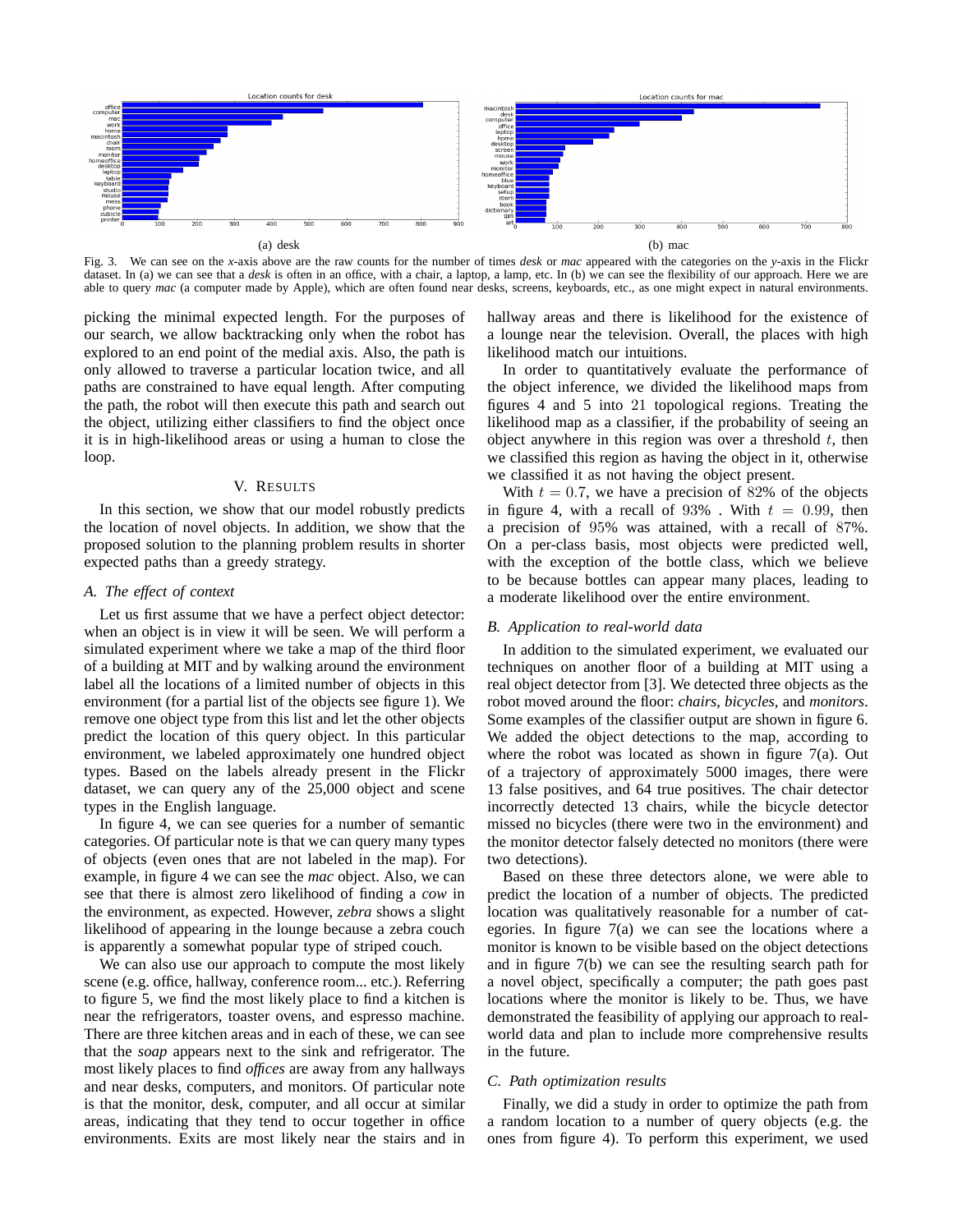

Fig. 4. Above are the likelihoods of finding objects over the entire environment. White is higher likelihood, darker is lower likelihood and these are computed according to equation 4. In addition, we have labeled some salient scene types by highlighting them.



Fig. 5. Above are the likelihoods for various locations over the entire environment. White is higher likelihood, darker is lower likelihood and these are computed according to equation 4. Note that the circled areas correspond to the actual location of each scene in the environment.

a baseline approach where the path was generated to the nearest location with a probability over the threshold  $t$  of having the object visible (this is the *greedy* approach). We compared this solution to the paths generated according to our objective function. In order to normalize for length, we extended the greedy path through a series of locations selected according to the greedy strategy.

In our experiments, we computed 30 random start locations in the map. Over these locations, we found that our approach had a shorter expected length to the object from 13% (for desks) to 68% (for refrigerators) of the time. In the rest of the cases the *greedy* approach and our approach had equal objective values due to the fact that the greedy approach would go through the same location as our approach.

# VI. RELATED WORK

There has been considerable interest in utilizing the structure of the environment when interacting with humans. By characterizing space as a hierarchy of elements [4], [2], [15] are able to capture the relationships of scenes and objects and communicate with humans. In contrast to our approach, each of these works utilizes ontologies that have been created by hand and are deterministic. In [4], the authors additionally propose a means by which to learn these semantic representations from sensor data.

In terms of communicating about tasks semantic level, [11], [6] use local commands and extract spatial relationships

from maps. In [6], the authors describe a robotic wheelchair that can follow directions over an extended period but do not perform a systematic evaluation of their assertions. In [9], the authors describe directing a semi-autonomous wheelchair, where commands take the form of "enter right door" and "follow corridor." There has also been work on utilizing an object-based representation of the environment, although the extent to which the authors have applied this to real-world problems is unclear [14]. Our work, in contrast to these approaches utilizes the notion of *object-object* and *objectscene* context in order to reason about the environment.

From the scene understanding community context is used in order to perform object detection or localization [13], [5], [10], [7]. Probably the most related to our work is [13], where the authors use a hidden Markov model to estimate the scene type (e.g. hallway or office) and then use this as a prior for improving object detection. In contrast, we include object and scene types in the same framework, and are able to use the geometric structure of the environment. In [7], the authors utilize viewpoint and image geometry in order improve classification accuracy, which is complementary to our approach and a cue that we believe could be useful.

Finally, there is the Semantic Robot Vision Challenge (SRVC), where competitors use keywords to download images from the Internet, train a model of an object and find it in a competition arena using a robot. Most approaches to this competition use active vision to search locally for the objects and map candidate locations. Our approach is